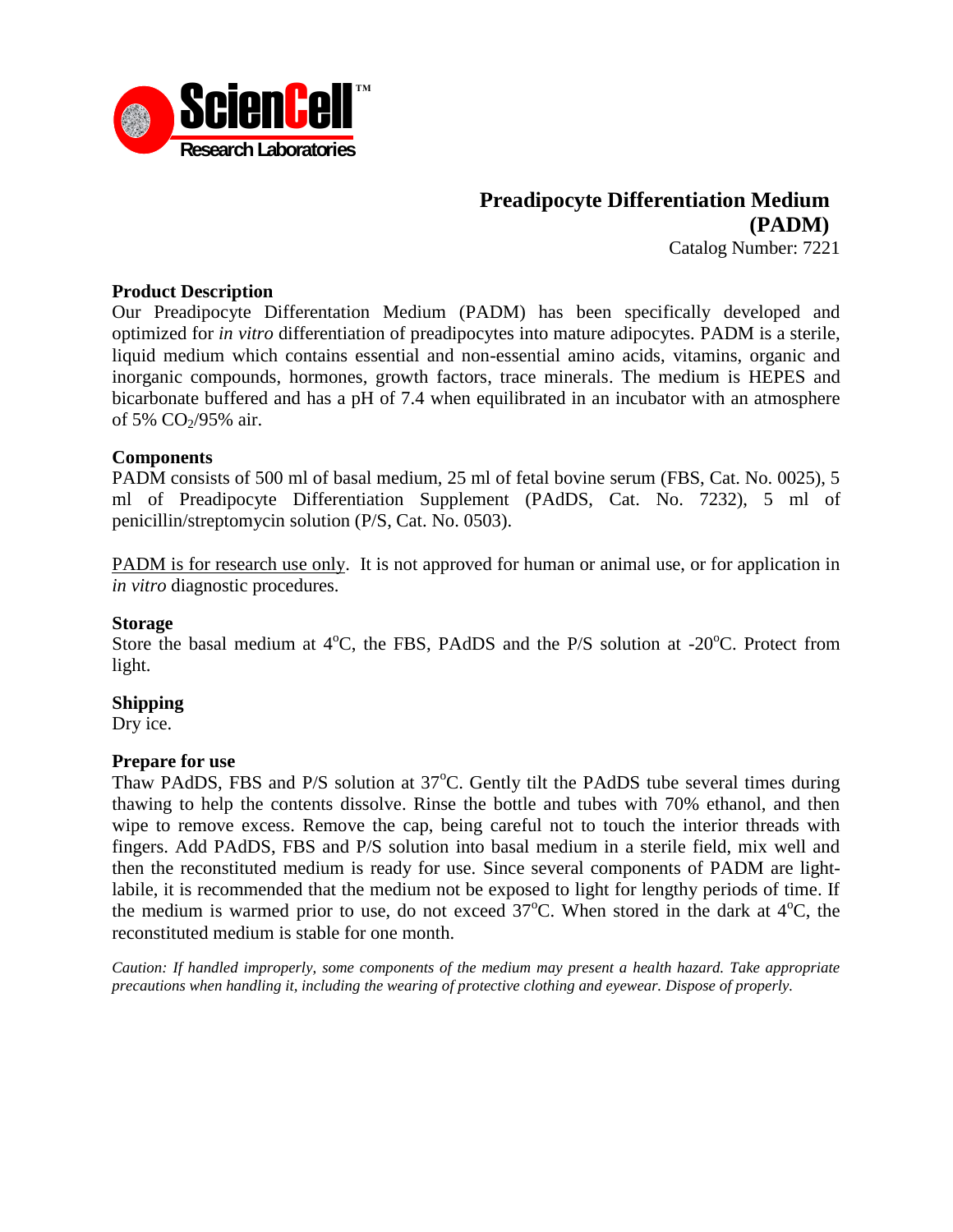# **Instruction for Preadipocyte Differentiation**

Caution: Cryopreserved cells are very delicate. Thaw the vial in a  $37^{\circ}$ C waterbath and return them to culture as quickly as possible with minimal handling!

# **Set up of Undifferentiated Expansion of Human Preadipocytes:**

- 1. Primary Human Preadipocytes (HPAs) should be expanded with PAM (cat # 7211) in T-25 or T-75 flasks, which have been coated with poly-l-lysine and placed for at least 1 hour in the 37°C incubator.
- 2. Change the medium to fresh supplemented medium the next morning after establishing a culture from cryopreserved cells. For subsequent subcultures, change medium 48 hours after establishing the subculture.
- 3. Change the medium every other day thereafter, until the culture is ready for subculture.

# **Induction of Adipocyte Differentiation:**

- 1. Plate the preadipocyte suspension in PAM at a density of  $10,000$  cells/cm<sup>2</sup> in the coated flask or plate.
- 2. Incubate the cells at  $37^{\circ}$ C in a 5% CO<sub>2</sub> humidified incubator for 1-2 days.

*Note: Cells should reach 100% confluence before initiating adipocyte induction.*

- 3. When the cells are 100% confluent, carefully replace the PAM with Preadipocyte Differentiation Medium (PADM, Cat # 7221). This medium change counts as differentiation day 1.
- 4. Replace the medium with fresh PADM every 2-3 days.
- 5. The process of differentiation to mature adipocytes is complete after 5-12 days. Mature adipocytes can be fixed and stained with Oil Red O Solution. Lipid droplets can be observed after 3 days.
- 6. Mature adipocytes can be maintained in Adipocyte Medium (AdM, Cat. #7201) up to 6 days.

## **Oil Red O Staining Protocol:**

## **Stock Oil Red O solution**

0.3g Oil Red O in 100 ml isopropanol .This solution is stable for up to 1 year **The working solution**

1. 3 parts of stock Oil Red O solution and 2 parts of distilled water. (*Note: Let it sit at room temperature for 10 min.)*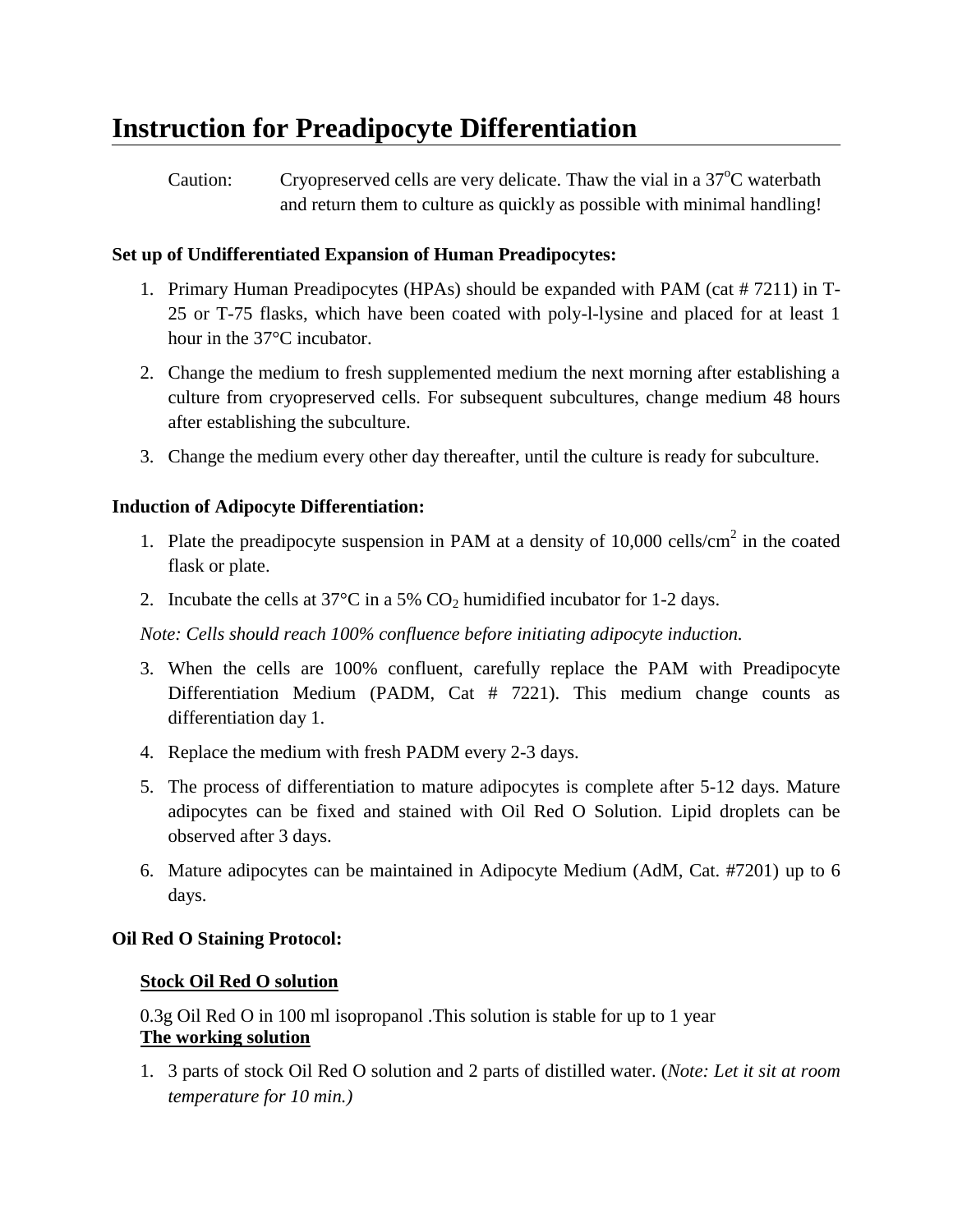- 2. Filter the working solution completely through the filter funnel.
- 3. This solution is stable only up to 2 hours. Make it freshly every time you use it.

### **Procedure**

- 1. Remove media; rinse cells 2X with PBS.
- 2. Fix the cells by covering 10% formaldehyde.
- 3. Let plates/flasks sit at least for 15 min (or overnight) at room temperature.
- 4. Make the working solution as described above.
- 5. Remove fixative solution (10% formaldehyde); gently rinse tissue culture vessels with  $H<sub>2</sub>O$ .
- 6. Remove the water; add Oil Red O filtered working solution slowly along the side of culture vessels. Ensure even spreading throughout the wells/flasks.
- 7. Sit  $> 10$  min (1 hour or longer) at room temperature.
- 8. Rinse with tap water until the water runs clear.
- 9. View the plates on a phase contrast microscope. Lipids will appear red.



Human Preadipocytes-visceral (HPA-v, Cat. # 7210) were observed under a phase contrast microscope.

- A. The cells were cultivated in Preadipocyte Medium (PAM, Cat # 7211) for 5 days (Control). There were no lipid droplets (10X).
- B. The cells were cultivated in Preadipocyte Differentiation Medium (PADM, Cat # 7221) for 5 days. Lipid droplets were detected under microscope (20X).

*Caution: Handling human derived products is potentially bioharzadous. Although each cell strain testes negative for HIV, HBV and HCV DNA, diagnostic tests are not necessarily 100% accurate, therefore, proper precautions*